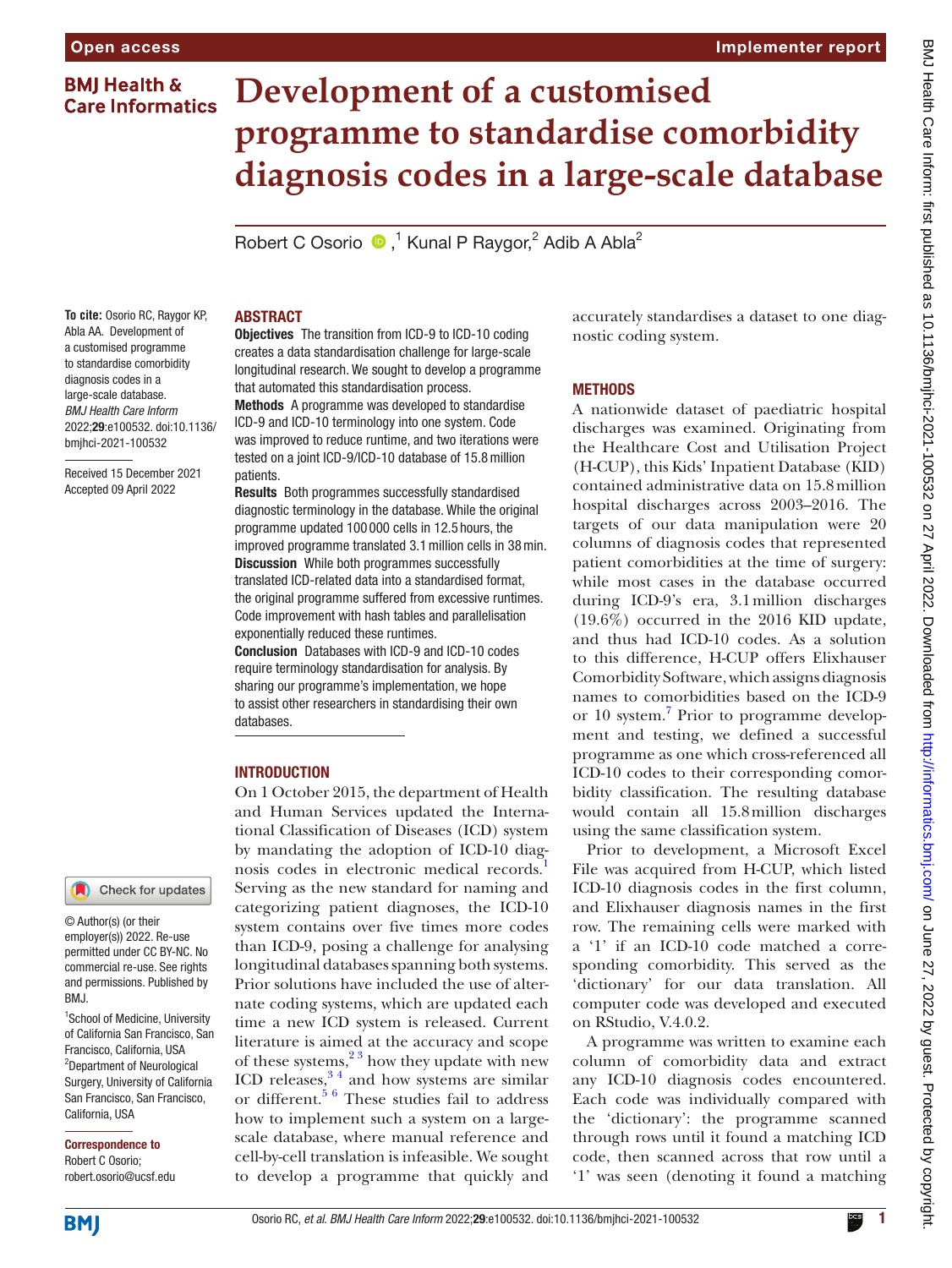<span id="page-1-0"></span>

| <b>Table 1</b><br>Computer program development, runtimes and relative efficiency                                                                                                                                                                                                                                                |                                 |                                              |                            |
|---------------------------------------------------------------------------------------------------------------------------------------------------------------------------------------------------------------------------------------------------------------------------------------------------------------------------------|---------------------------------|----------------------------------------------|----------------------------|
| Program name                                                                                                                                                                                                                                                                                                                    | Time to complete<br>100000 rows | Time to complete entire<br>3.1M translations | <b>Relative efficiency</b> |
| Linear programme                                                                                                                                                                                                                                                                                                                | 12.5 hours                      | $16.1$ days                                  | $1\times$                  |
| Parallelised programme with hash table                                                                                                                                                                                                                                                                                          | $1.2 \,\mathrm{min}$            | 38 min                                       | $610.1\times$              |
| A programme was developed that successfully standardised the comorbidity coding system used in a 15.7 million patient database<br>spanning 2003-2016. Parallelising this programme and implementing a hash table increased the speed by more than 600-fold, allowing<br>3.1 million patient rows to be updated in under 40 min. |                                 |                                              |                            |

diagnosis). When a match was found, the column name (the diagnosis) was captured, and the corresponding column in the KID was marked as a '1,' denoting that patient as having this comorbidity. This process repeated until all diagnosis codes were translated in that patient row. The programme would then proceed to the next row in the database, and would start over on the new ICD-10 codes.

During development, code was tested on a random 1000 rows of data. Once it successfully translated these rows, the programme was deployed on the 3.1million patients with ICD-10 codes. A duplicate of the programme was then created, and served as the starting point for runtime optimisation. In a similar fashion to the development of the original code, this new programme was tested on a random 1000 rows, then executed on the larger database.

# RESULTS

Both programmes successfully translated ICD-10 codes to the Elixhauser comorbidity classification. Results on programme runtimes for the first iteration ('Linear') and the more efficient ('Parallelised') code are displayed in [table](#page-1-0) 1. When testing runtimes for the linear code, it updated 100000 rows in 12–13hours, varying slightly in each test. As a result, this linear code would take 16 days to complete the 3.1million target rows in our dataset. Programme testing was stopped after 7days due to impracticality of runtime.

In development of a second iteration of code, runtime was reduced by targeting algorithm efficiency. Complexity was improved through conversion of the 'dictionary' into a hash table, exponentially reducing the number of computer operations performed. Runtime was further improved by breaking the data into subsets, and translating each subset simultaneously. On a computer with a 16-core processor, this allowed the 3.1million discharges to be broken into 16 subsets of roughly 200000 discharges. This parallelised code translated all 3.1million rows in 38min (1.2min/100000 samples), a more than 600-fold increase in processing speed compared with the original programme.

# **DISCUSSION**

For longitudinal databases spanning across the 2010s, researchers face the challenge of analysing data that utilises both ICD-9 and ICD-10 codes. Prior literature addressed the creation and accuracy of standardised classification systems, but failed to discuss how to implement these systems on large databases where manual translation is impossible. $2-6$ We successfully automated the standardisation of diagnostic terminology for a database of 15.8million hospital discharges across 2003–2016. Databases of this size often pose a challenge for automated programmes, as evidenced by our initial programme's excessively long runtime. The subsequent programme we developed, however, ran more than 600 times faster, underscoring the significance of code quality in large scale data manipulation.

The largest gains in runtime can be attributed to the implementation of hash tables instead) of a 'dictionary' Excel file. When a computer iterates through an Excel dictionary of R rows and C columns, up to R \* C comparisons are needed to find a match for just one comorbidity. When translating up to 20 comorbidities per row, for 3.1million datapoints, these accumulate to roughly 62million \* R \* C computer operations, guaranteeing excessive runtimes. A hash table is a data structure composed of a list of 'keys,' where each key is associated with one and only one 'value'. By converting our dictionary into a hash table with ICD-10 diagnosis codes as 'keys' and Elixhauser's comorbidity names as 'values,' translating diagnoses became exponentially simpler. Whereas the dictionary required R\*C operations to find a match for a single ICD-10 code, a hash table requires just one action by the computer.

In addition to reducing programme complexity, code parallelisation also contributed to its faster runtimes. By splitting the data into 16 subsets to simultaneously translate, our programme ran 16 times faster. This parallelisation is possible due to multicore processors available in computers sold today.

Other advantages in the development of a customised programme include generalisability to future implementations. Our programme examines the number of processing cores on the computer running the algorithm, ensuring that data are always divided and analysed as efficiently as possible. Additionally, our programme should be easily implemented on any 'dictionary' that is plugged into our software, so that future systems such as ICD-11 may also be translated. Any 'dictionary' of reference values may be used, ensuring long-term utility of our algorithm in future practice of large-scale research.

# **CONCLUSION**

Hash tables and parallelised code allowed us to standardise the coding system used by a 15.8million patient